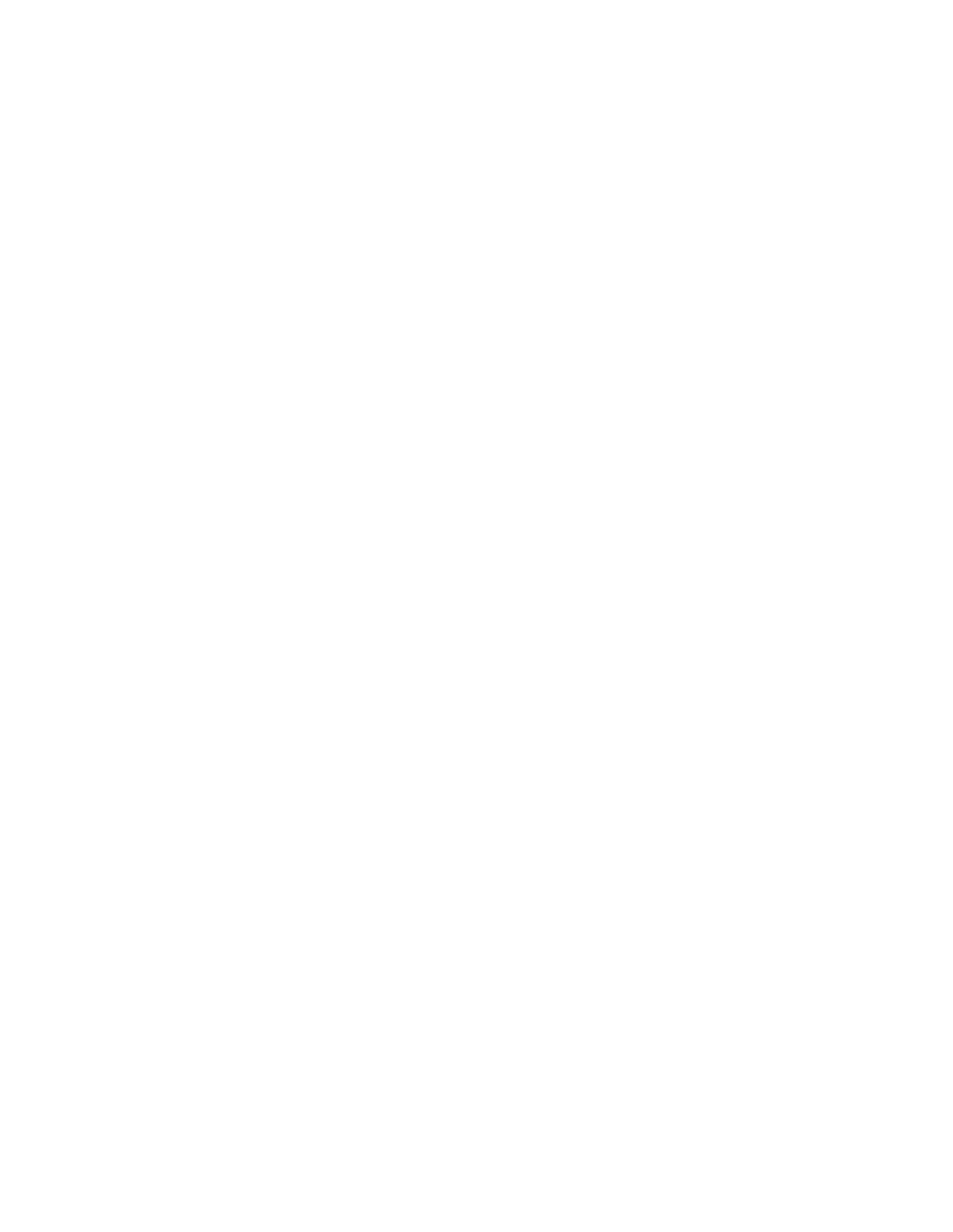## **Introduction**

The City of Aurora's ADA (Americans with Disabilities Act) Transition Plan is intended to serve as a guide by outlining key actions for making the City of Aurora's transportation systems accessible to all. Furthermore, this Transition Plan is intended to serve as an operating document to fulfill the requirements of Section 504 of the Rehabilitation Act of 1973 and Title II of the Americans with Disabilities Act of 1990. The City of Aurora is actively updating public right-of-ways and facilities to comply with ADA standards and guidelines. This ADA Transition Plan is a living document that will annually be updated with new standards and specifications as new guidelines are approved at the federal and state levels.

## **Vision**

The City of Aurora will be recognized as a place where all residents and visitors feel equally comfortable using any mode of transportation provided by the city. Together with other partners in transportation, Aurora is committed to making accessible transportation a reality.

## **Purpose**

The purpose of this Transition Plan is to evaluate public facilities and right of ways to ensure compliance with the latest accessibility guidelines. The City of Aurora has continually sought to update its policies and programs as regulations at both the federal and state level are revised. This Transition Plan primarily focuses on pedestrian sidewalks ramps within the public right-of-way. The City of Aurora's curb ramp design standards have been continuously modified to reflect the latest accessibility guidelines.

Although the Accessibility Guidelines for Pedestrian Facilities in the Public Right-of-Way (PROWAG) have not yet been officially adopted by the U.S. Department of Justice, the Federal Highway Administration (FHWA) has issued guidance that the draft version of the PROWAG are currently recommended as best practices. Due to widespread acceptance of the PROWAG, and the pending adoption in the near future, the City of Aurora ADA Transition Plan is largely based upon the PROWAG requirements.

The Transition Plan accomplishes the following tasks:

- Sets guidelines for modifying policies and practices that do not meet ADA requirements.
- Sets an agenda to identify physical obstacles in the public right of way that limit the accessibility of the agency's programs or activities to individuals with disabilities.
- Provides an opportunity for individuals with disabilities and or organizations representing individuals with disabilities, to participate in the implementation of the Transition Plan.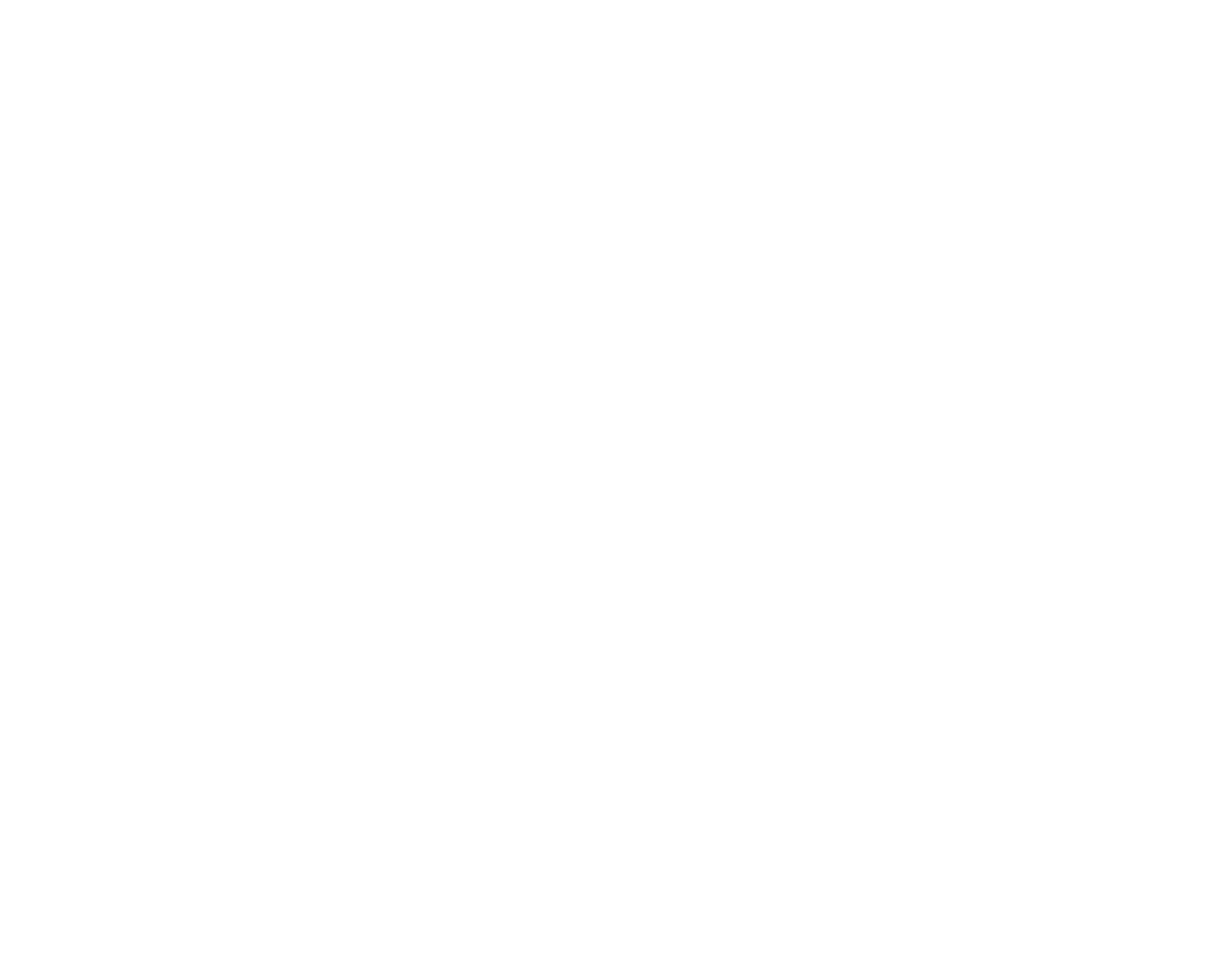- Describes the methodology that will be used to make pedestrian facilities accessible.
- Establishes a system for periodically reviewing and updating the Transition Plan.
- Indicates the officials responsible for the implementation of the Transition Plan.

#### **Accessibility Law**

The City of Aurora is required by Title II of ADA and Section 504 of the Rehabilitation Act of 1973, to conduct a self-evaluation and develop a Transition Plan detailing how the city will ensure all of its facilities, services, programs, and activities in the public right of way are accessible to all individuals.

Section 504 of the Rehabilitation Act of 1973 made it illegal for the federal government, federal contractors, and any entity receiving federal financial assistance to discriminate on the basis of disability.

While Section 504 of the Rehabilitation Act only applies to entities receiving federal financial assistance, the Americans with Disabilities Act (ADA), enacted on July 26, 1990 applies to all state and local governments, including those who do not receive federal financial assistance. Title II of the ADA pertains to the programs, activities and services provided by public entities. As a provider of public transportation services and programs, The City of Aurora must comply with this section of the Act as it applies to municipalities. Title II of ADA provides that, "no qualified individual with a disability shall, by any reason of such disability, be excluded from participation in or be subjected to discrimination by any such entity. (42 U.S.C. 12132)

### **Location and Staffing**

Managing and implementing the City of Aurora Transition Plan requires a multidisciplinary approach encompassing policy development, outreach, technical support, and legal oversight. These responsibilities required by 28 C.F.R. 35.107 will be managed by an ADA Coordinator. Questions regarding the City of Aurora's Transition plan should be directed to:

Brian Witkowski, P.E., CFM, CSI, Professional Engineer ADA Coordinator Public Works - Engineering 44 E. Downer Pl (mailing address) Aurora, IL 60507 (630) 256-3200 [WitkowskiB@aurora.il.us](mailto:WitkowskiB@aurora.il.us)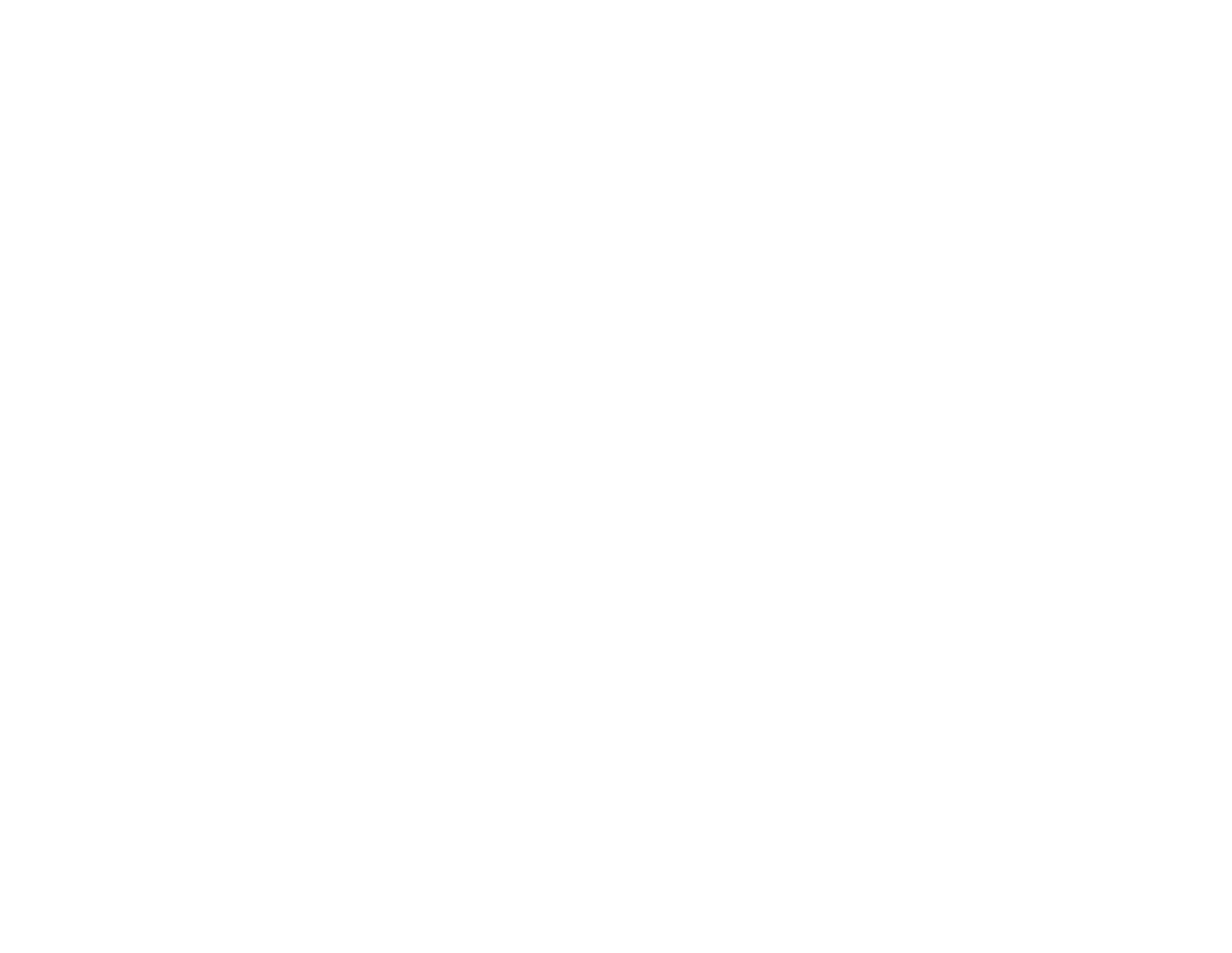### **Self-Evaluation**

Under Title II of the Americans with Disabilities Act, the City is required to conduct a self-evaluation. To date the City has conducted a self-evaluation of sidewalk curb ramps within the public right-of-way. The inventory has been primarily developed using studies of existing aerial photography, visual observation (of detectable warning tiles) and paving history. Most barriers to the pedestrian access route created by noncompliant curb ramps are narrow sidewalks; excessive slope of landings, cross slope, or running slope; damaged, missing, misaligned, improperly sized detectable warning tiles; and not fully depressed or excessively sloped curb & gutter.

The City's self-evaluation of the curb ramps can be found in Appendix F with maps broken out by Ward. The definitions of terms used in the maps can be found in Appendix A.

The self-evaluation is a living document and the last major update was completed in the summer of 2021. At that time, the City owned and maintained approximately 16,000 curb ramps. The cost to fix all of the curb ramps that are not designated as "Compliant" would be approximately \$17.79 Million (2022 dollars). A majority of these ramps will be upgraded to the latest standard during the annual resurfacing program.

Designations in the map are ever changing and may not be correct. As construction standards change, curb ramps may change designation and fall into or out of compliance with current standards. The bulk of the issues that the City has observed in the self-evaluation is that the curb ramps were likely compliant at the time of installation but changing standards has brought them out of compliance. Additionally, some curb ramps may have been constructed to the "maximum extent feasible" during an alteration and as such, are considered compliant per PROWAG guidelines.

## **Transition Plan Management**

The City of Aurora's Transition Plan is a living document that will be updated as facility inventories are completed, and noncompliant features are upgraded. Additionally, other inaccessible features may be added when accessibility guidelines are revised. In order to streamline Transition Plan updates and to keep the document current and relevant, attachments will be update annually if new information is available. When an update is found to alter the intent of the City of Aurora's Transition Plan, the attachment and affected section(s) will be posted for public review and comment. Annual updates that do not alter the intent will be published on the website without any public review and with the cover page of the Transition Plan updated. The Transition Plan update schedule may be altered at the discretion of the City of Aurora based on guideline changes from the United States Access Board, FHWA policy, and/or City of Aurora policy.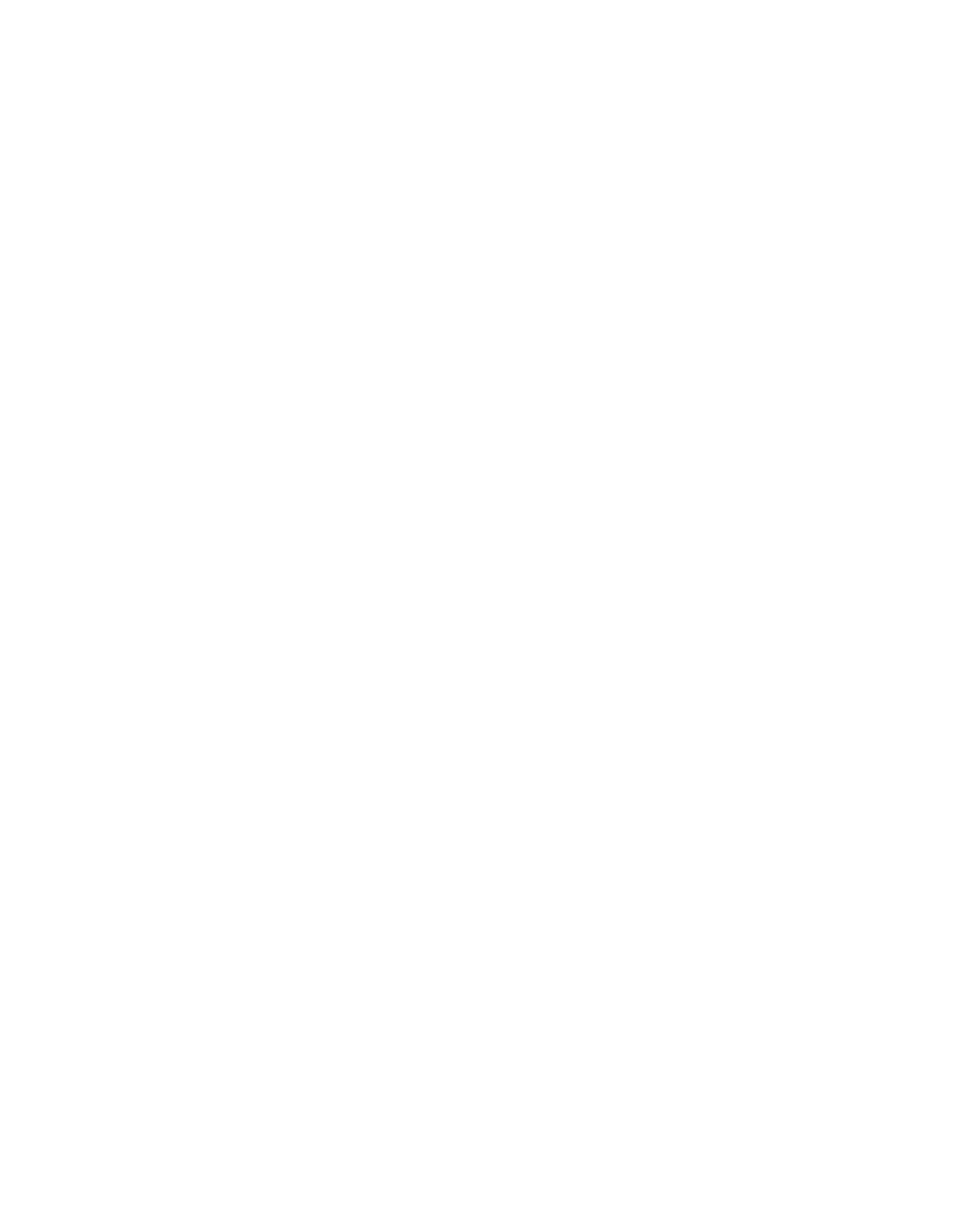## **Action Plan**

The City of Aurora conducts an annual street resurfacing program. On average this program is over \$6M per year. Federal law requires Local Public Agencies to update noncompliant curb ramps which are included within the limits of a street resurfacing project. Therefore, the City is scheduled to update noncompliant curb ramps as streets within the City are resurfaced. Other sidewalk not at curb ramp locations that provides a barrier and meets the City's criteria for replacement is also replaced.

In addition to the annual street resurfacing program, the City has an annual City-Wide replacement contract which averages approximately \$1.3M per year. This program focuses on Sidewalk, Pavement Patching, Striping and Multi-Use Path Overlay. Of the \$1.3M total, on average approximately \$750,000 of funds is allocated to sidewalk replacement and removing barriers in the public right-of-way. In 2022, this amount allocated for sidewalk replacement is \$800,000 (CIP E004 / account 340-44630-431.38-61).

The prioritization scheme for replacing sidewalk is as follows:

- The City has sidewalk replacement criteria which can be found at this link: Sidewalk and Driveway [Replacement | Aurora, IL \(aurora-il.org\)](https://www.aurora-il.org/1676/Sidewalk-and-Driveway-Replacement)
- Any resident can report sidewalk that needs repair or replacement. A staff member from the Engineering Division will inspect the sidewalk and determine if it meets the City's criteria.
- If the complaint location meets the criteria for replacement, the entire block will be investigated for other sidewalk that meets criteria and put on a list for replacement. Curb ramps will be included in this investigation and replaced if they are not compliant.
- During design, the City will calculate quantities and project the cost to replace the above sidewalk and curb ramps. If any funds are remaining in the budget, City staff will review the list of the "Non Compliant" curb ramps and fix as many as budget allows.
- When all "Non Compliant" curb ramps are fixed, the City will move its attention to "Near Compliant" locations.
- Ramps selected for replacement may be based on proximity to other work already scheduled. The City will also consider the severity of non-compliance, poor levels of pedestrian service, population density, preserve of a disabled population and the cost when considering an accelerated schedule for replacement. Fixing additional ramps is subject to budget constraints.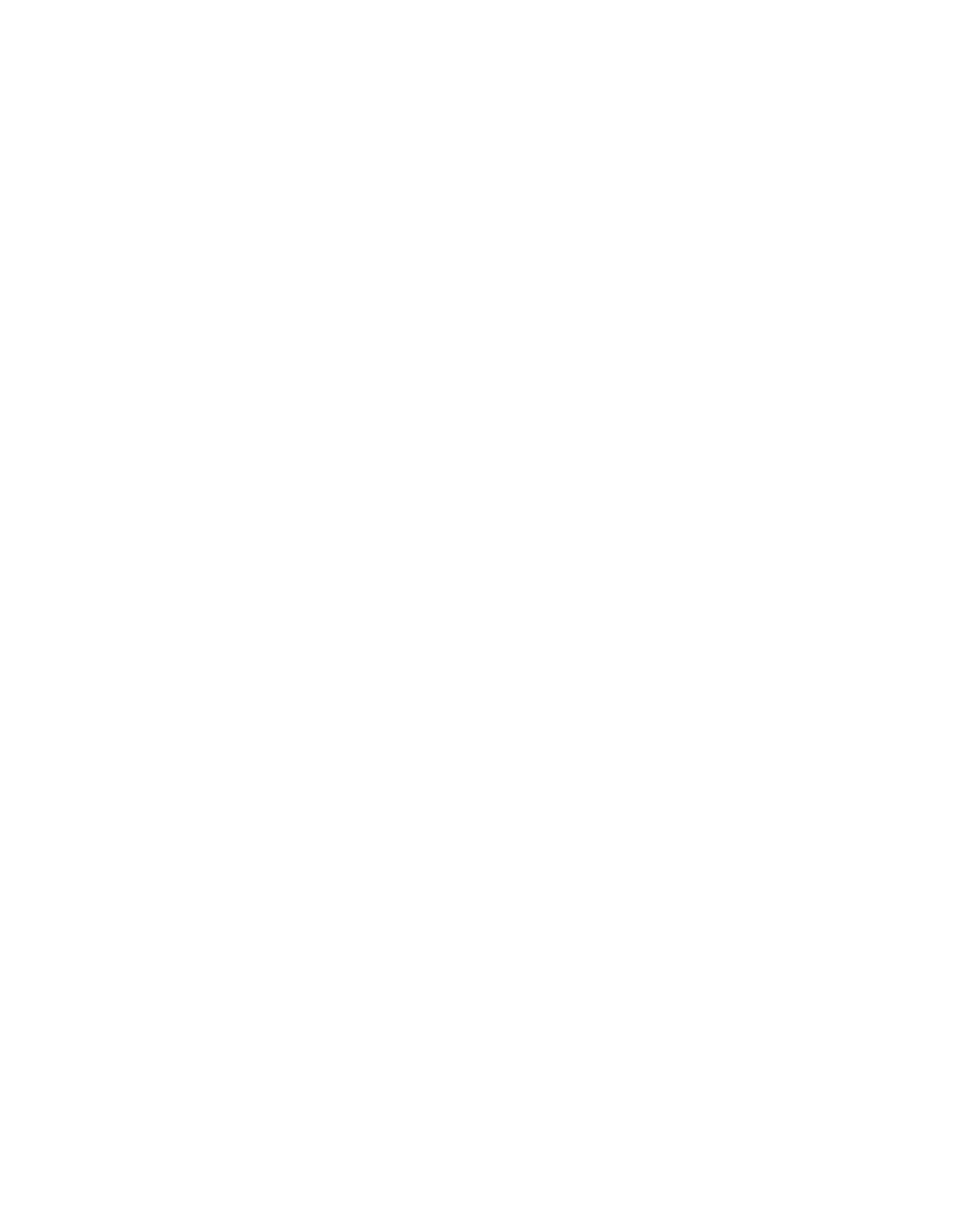To monitor progress of the plan, the City has established goal timelines to complete the following tasks:

- By 2024 Complete a major update of Self-Evaluation including inspection of all ramps currently designated as "Required Further Inspection"
- By 2025 Review progress of action plan and number of curb ramps being updated. Adjust budget and/or prioritization plan if needed.
- By 2040 Complete an update of all curb ramps in the City with the hope that all curb ramps meet compliance (subject to any future major standards changes).

## **Public Outreach**

The City of Aurora recognizes that public transportation is an important component in the development of the Transition Plan. To that end, the City of Aurora held a public information meeting on March 29<sup>th</sup>, 2017 at 4:30 in the City Hall. The purposes of the meeting were to receive feedback and concerns on the Transition Plan. No one from the public attended and no comments were provided. The City still provides an opportunity for interested persons, including individuals with disabilities and/or organizations representing individuals with disabilities, to participate in the process by submitting comments. The public may submit comments regarding this Transition Plan by completing the Public Comment Form and mailing it to the following address:

City of Aurora

44 E. Downer Pl.

Aurora, IL 60507

#### Attn. Engineering Division - ADA Coordinator

Public comments may be submitted by email to: [WitkowskiB@aurora.il.us](mailto:WitkowskiB@aurora.il.us)

#### **Complaint Procedure:**

The Americans with Disabilities Act of 1990 and the Rehabilitation Act of 1973 prohibit a public entity from discriminating against persons with disabilities in access to facilities and services that the public entity provides. If users of City of Aurora facilities and services believe that the City of Aurora has not provided reasonable accommodation in the public right-of-way, the have the right to file a complaint. In accordance with 28 C.F.R Section 35.107(b), the City of Aurora has developed a complaint procedure for the purpose of the prompt and equitable resolution of citizens' complaints, concerns, comments, and other grievances.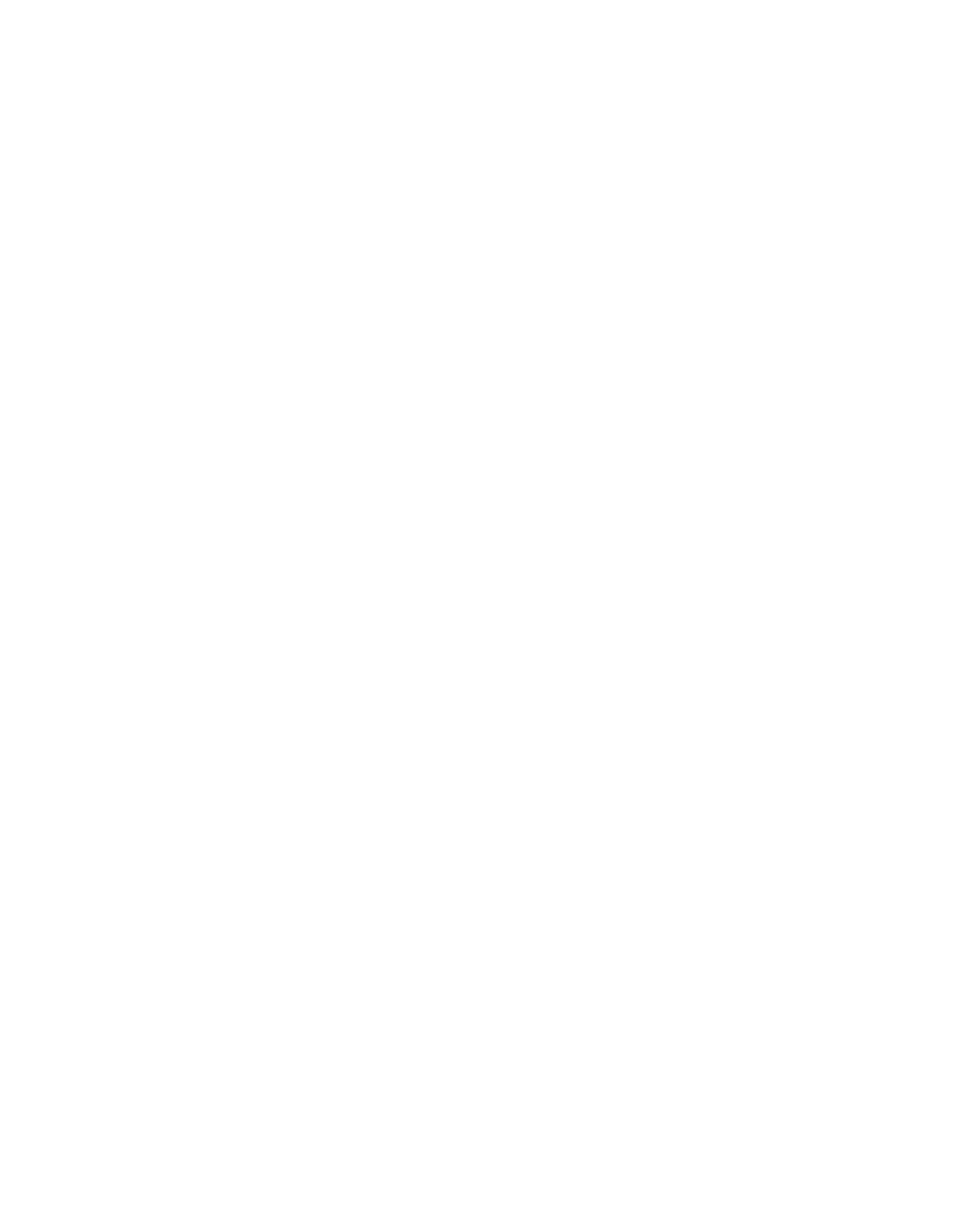#### **Who may file a complaint:**

Any person who believes that they have been excluded participation in, denied the benefits of, or otherwise subjected to discrimination under any City of Aurora service, program, activity, or facility may file a complaint. A complaint may also be filed on behalf of such a person.

#### **How to file a complaint**

A complainant may file their complaint by using the Americans with Disabilities Act (ADA) Accessibility Complaint form submitted via mail to the following address:

City of Aurora

44 E. Downer Pl.

Aurora, IL 60507

Attn. Engineering Division - ADA Coordinator

The complaint may also be submitted via email to [WitkowskiB@aurora.il.us.](mailto:WitkowskiB@aurora.il.us) A copy of the ADA Complaint form is attached as Appendix D. Any person with a disability or their representative may request to file their complaint using an alternative format.

#### **Complaint Processing**

The City of Aurora will acknowledge complaints received and will process them once the identity of the complaint is established. If the complaint filed does not concern a City of Aurora facility, it will be forwarded to the appropriate government or private entity and the complainant will be notified.

Within 60 calendar days of receipt, the City of Aurora will conduct the investigation necessary to determine the validity of the alleged violation. If appropriate, the City of Aurora will arrange to meet with the complainant to discuss the matter and attempt to reach a resolution of the complaint.

If a resolution of the complaint is not reached, a written determination of the complaint shall be issued by the City of Aurora and a copy forwarded to the complainant. The resolution of any specific complaint will require consideration of varying circumstances, such as: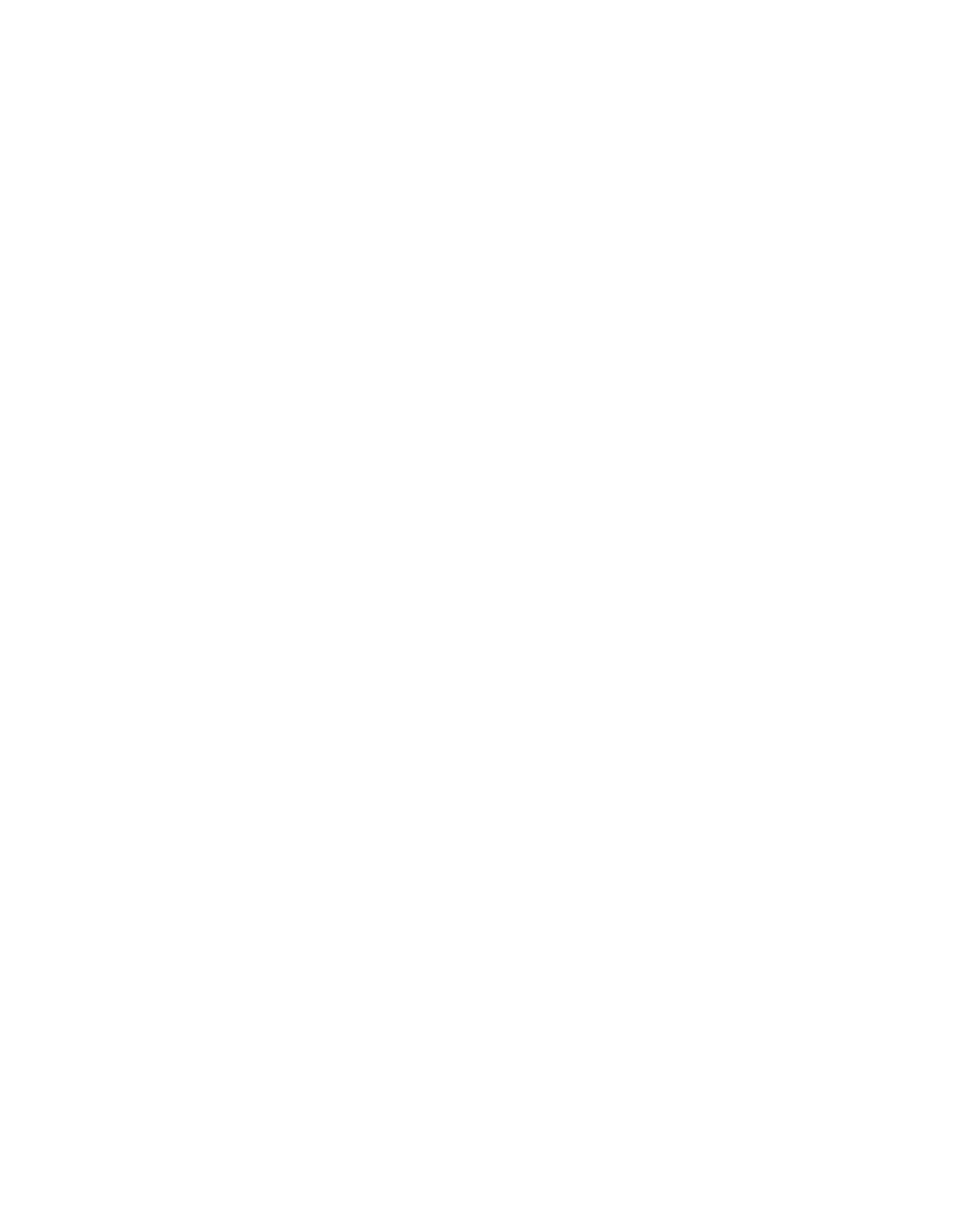- ❖ The nature of the access to services, programs, or facilities at the issue and essential eligibility requirements for participation.
- ❖ The health and safety of the general public.
- ❖ The degree to which an accommodation would constitute a fundamental alteration to the program, service, or facility, or cause undue hardship to the City of Aurora.

Accordingly, the resolution by the City of Aurora of any one complaint does not constitute a precedent upon which the City of Aurora is bound or upon which other complaining parties may rely.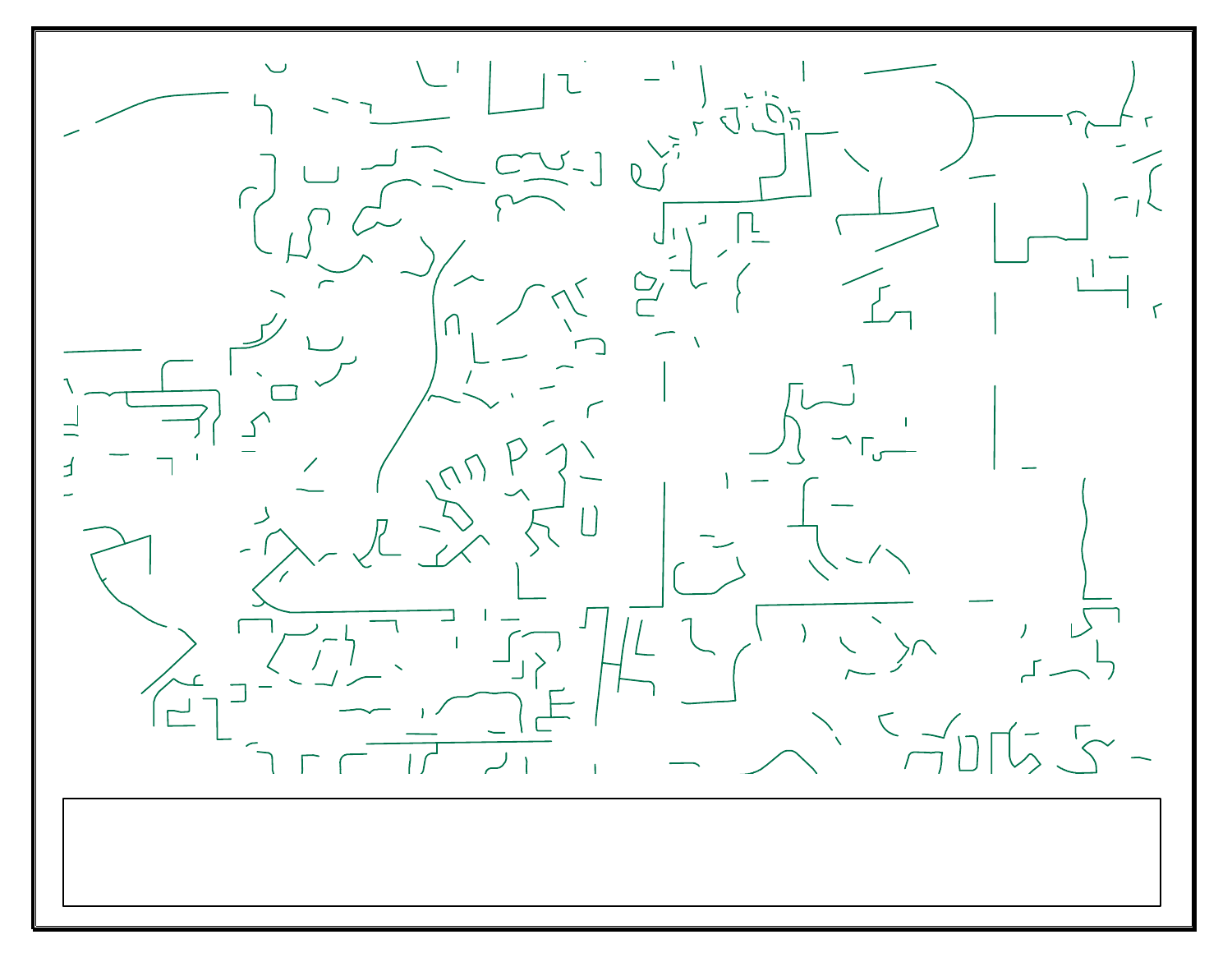## **Other Facilities / Non-Curb Ramps**

While the focus of this plan is on curb ramps, the City of Aurora has many facilities acquired and built over the years for numerous departments and divisions. The City of Aurora has an on-going program to inspect and maintain these facilities. Any questions regarding these facilities can be directed towards Jim Birchall, Superintendent Fleet and Facilities Maintenance at 630-256-3490 [\(BirchallJ@aurora.il.us\)](mailto:BirchallJ@aurora.il.us). The buildings and facilities that are required to comply with ADA standards under the jurisdiction of the City of Aurora are listed below:

| <b>Alschuler Building</b>              | <b>Hogan Building</b>                                        |  |                       |
|----------------------------------------|--------------------------------------------------------------|--|-----------------------|
| Animal Control & Care Facility         | <b>Municipal Airport</b>                                     |  |                       |
| Aurora Public Arts Center              | Nickles-Bielman Building                                     |  |                       |
| <b>Central Garage</b>                  | Parking-All of the 21 municipal parking lots                 |  |                       |
| <b>City Hall</b>                       | Parks- Any public park within city limits                    |  |                       |
| <b>Development Services Building</b>   | Storage Facility-1960 Indian Trail and 1100<br>Mitchell Road |  |                       |
| <b>Downtown Maintenance Building</b>   |                                                              |  |                       |
| <b>Electrical Maintenance Building</b> | <b>Salt Storage Facility</b>                                 |  |                       |
| <b>Elmslie Building</b>                | Vargas Building<br>Water Meter Maintenance Facility          |  |                       |
|                                        |                                                              |  | <b>Fire Stations:</b> |
| <b>Central Fire Station</b>            |                                                              |  |                       |
| Station 3                              | <b>Water Treatment Facility</b>                              |  |                       |
| Station 4                              |                                                              |  |                       |
| Station 5                              |                                                              |  |                       |
| Station 7                              |                                                              |  |                       |
| <b>Station 8</b>                       |                                                              |  |                       |
| Station 9                              |                                                              |  |                       |
| Station 10                             |                                                              |  |                       |
| Station 12                             |                                                              |  |                       |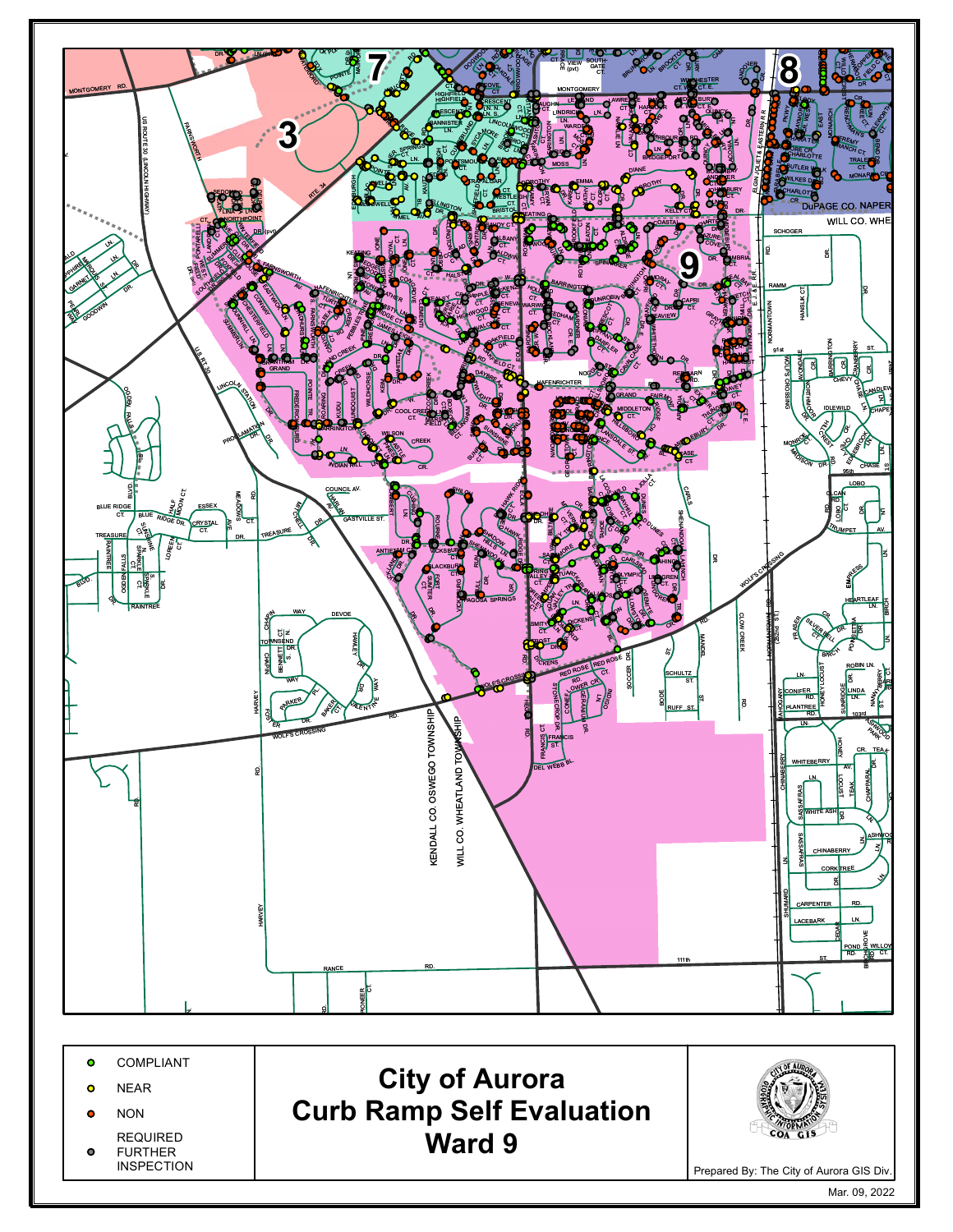## **Appendices:**

- A. Glossary of Terms
- B. Contact Information
- C. Public Comment Form
- D. Americans with Disabilities Act (ADA) Accessibility Complaint form
- E. Links to Standards and Specifications
- F. City of Aurora Self Evaluation

## **Appendix A: Glossary of Terms**

**Accessible:** Describes a facility in the public right-of-way that provides ADA compliant access for people with disabilities.

Alteration: A change to a facility in the public right of way that affects or could affect pedestrian access, circulation, or use.

**Americans with Disabilities Act:** Federal civil rights legislation passed in 1990 and effective July 1992 (42 USC 12131). The ADA prohibits discrimination and ensures equal opportunity for persons with disabilities.

**Compliant:** In the self-evaluation, the City has determined the curb ramp is likely in compliance, subject to the current standards.

**Cross Slope:** The grade that is perpendicular to the direction of pedestrian travel.

**Curb Ramp:** A ramp that cuts through or is built up to the curb.

**Detectable Warning:** Surface consisting of truncated domes aligned in a square or radial grid pattern, and built in or applied walking surface.

**Element:** An architectural or mechanical component of a building, facility, space, site, or public right-of-way.

**Facility:** All or any portions of buildings, structures, improvements, elements, and pedestrian or vehicular routes located in the public right of way.

**Near Compliant:** In the self-evaluation, the City has determined the curb ramp has a current detectable warning tile and is mostly in compliance, but the ramp has some elements that are currently not up to standard.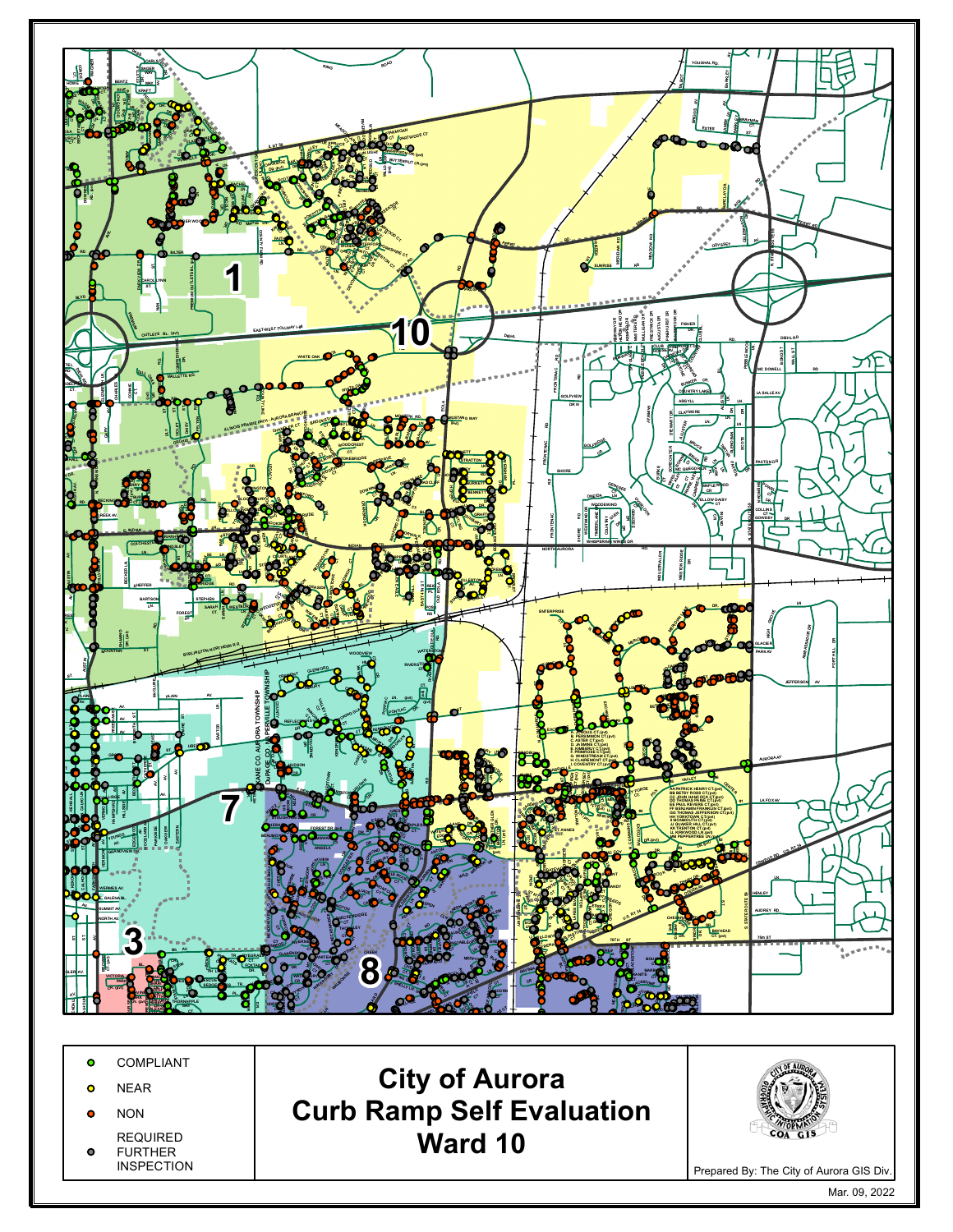**Non Compliant:** In the self-evaluation, the City has determined the curb ramp is not in compliance with current standards.

**Pedestrian Access Route (PAR):** A continuous and unobstructed path of travel provided for pedestrians with disabilities within or coinciding with a pedestrian circulation path.

**PROWAG:** An acronym for the Accessibility Guidelines for Pedestrian Facilities in the Public Right-of-way (Formally called "Public Rights-Of-Way Accessibility Guidelines"

**Public Right-of-Way:** Public land or property, usually in interconnected corridors, that is acquired for or dedicated to transportation purposes.

**Required Further Inspection:** In the self-evaluation, the City has determined the curb ramp needs more detailed measurements to confirm if it is compliance.

**Running Slope:** The grade that is parallel to the direction of travel.

## **Appendix B: Contact Information**

Brian Witkowski, P.E., CFM, CSI, Professional Engineer ADA Coordinator Public Works - Engineering 44 E. Downer Pl (mailing address) Aurora, IL 60507 (630) 256-3200 [WitkowskiB@aurora.il.us](mailto:WitkowskiB@aurora.il.us)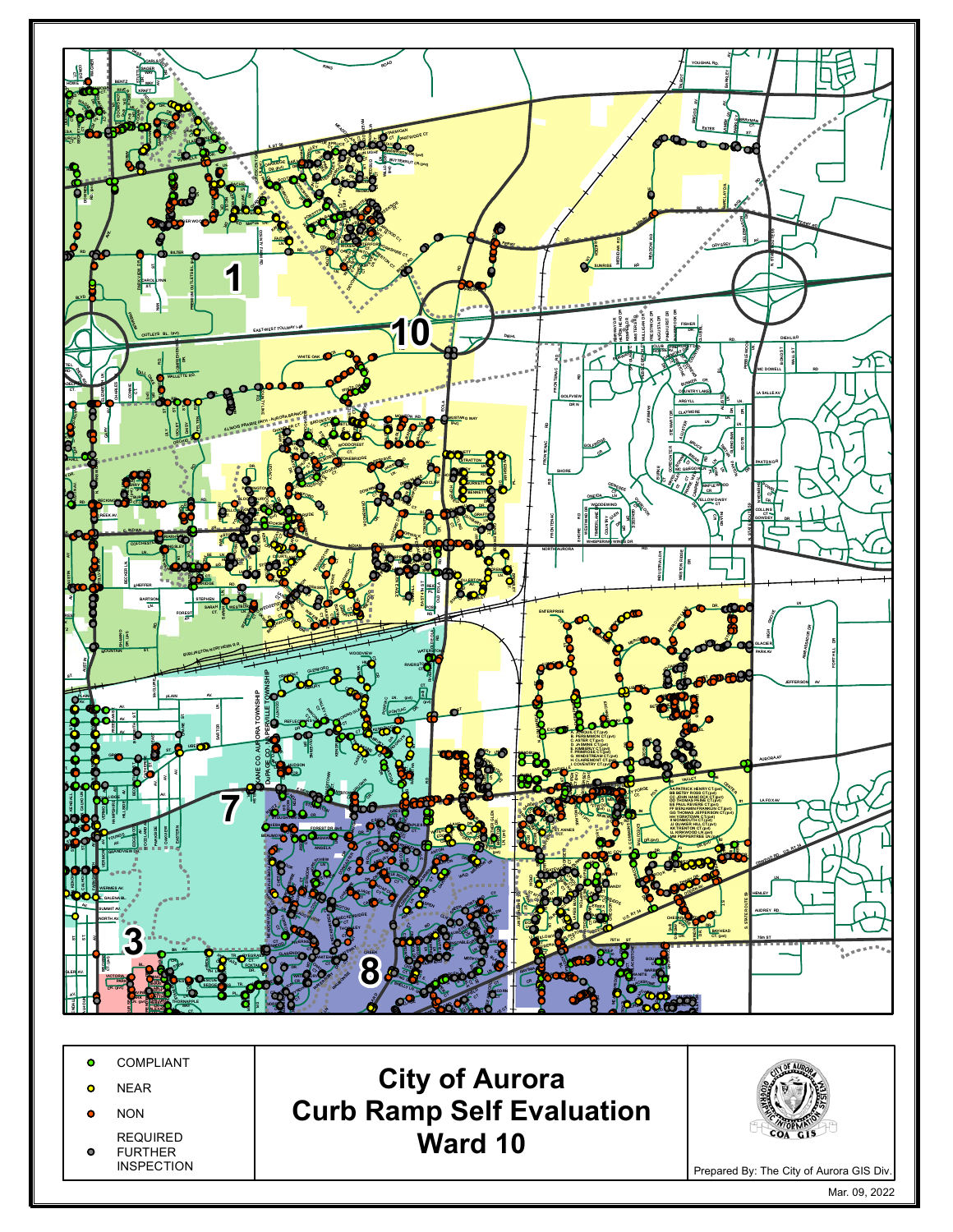## **Appendix C: Public Comment Form**

| Name (Optional):                                                                   | Date: |  |  |  |
|------------------------------------------------------------------------------------|-------|--|--|--|
| <b>Contact Information:</b>                                                        |       |  |  |  |
| Biggest challenges you experience as a pedestrian along City of Aurora             |       |  |  |  |
| facilities:                                                                        |       |  |  |  |
|                                                                                    |       |  |  |  |
|                                                                                    |       |  |  |  |
|                                                                                    |       |  |  |  |
|                                                                                    |       |  |  |  |
| Specific locations with barriers to accessibility (Street, address, intersection): |       |  |  |  |
|                                                                                    |       |  |  |  |
|                                                                                    |       |  |  |  |
|                                                                                    |       |  |  |  |
|                                                                                    |       |  |  |  |
| <b>Additional comments:</b>                                                        |       |  |  |  |
|                                                                                    |       |  |  |  |
|                                                                                    |       |  |  |  |
|                                                                                    |       |  |  |  |
|                                                                                    |       |  |  |  |
|                                                                                    |       |  |  |  |
|                                                                                    |       |  |  |  |
|                                                                                    |       |  |  |  |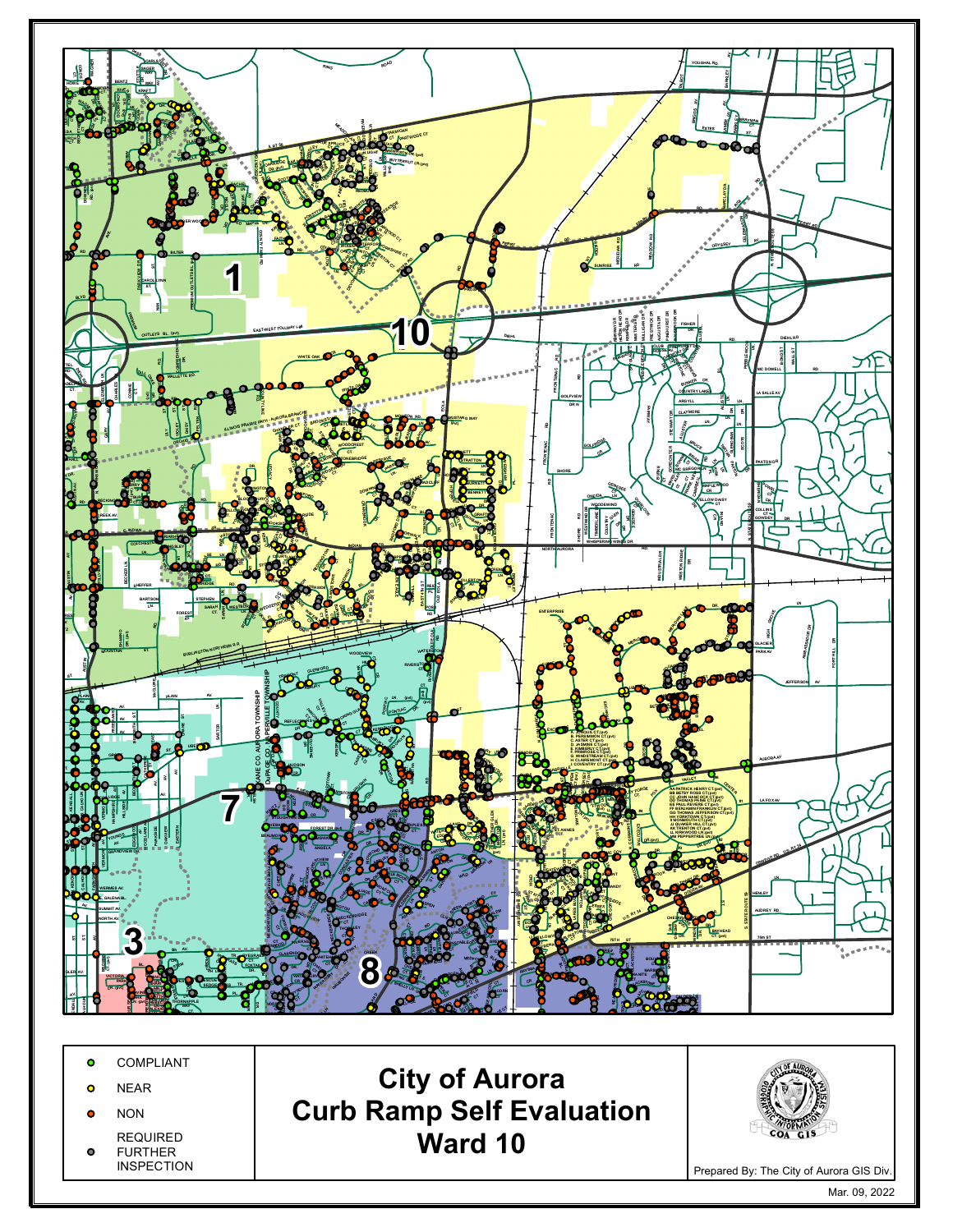## **Appendix D: Americans with Disabilities Act Complaint Form**

To submit an accessibility concern or complaint to the City of Aurora,

please print and complete this form, sign and mail it to:

City of Aurora

44 E. Downer Pl.

Aurora, IL 60507

Attn. Engineering Division - ADA Coordinator

Or e-mail form as an attachment to WitkowskiB@aurora.il.us

| <b>Section I</b>                                                                                      |                 |  |        |  |  |
|-------------------------------------------------------------------------------------------------------|-----------------|--|--------|--|--|
| <b>Complainant Name:</b>                                                                              | Address:        |  | Apt. # |  |  |
|                                                                                                       |                 |  |        |  |  |
| City:                                                                                                 | State:          |  | Zip:   |  |  |
| Phone #:                                                                                              |                 |  |        |  |  |
|                                                                                                       | E-mail Address: |  |        |  |  |
| <b>Section II</b>                                                                                     |                 |  |        |  |  |
|                                                                                                       |                 |  |        |  |  |
| When did the discrimination event occur? Date(s):                                                     |                 |  |        |  |  |
|                                                                                                       |                 |  |        |  |  |
|                                                                                                       |                 |  |        |  |  |
| Place where the discrimination occurred (please include roadway name, intersection (if applicable),   |                 |  |        |  |  |
| facility name and/or location if other than roadway:                                                  |                 |  |        |  |  |
|                                                                                                       |                 |  |        |  |  |
|                                                                                                       |                 |  |        |  |  |
| Please describe in detail the nature of the complaint (including all parties that were involved): Use |                 |  |        |  |  |
| additional page(s) if required and attach any documents you believe support your complaint.           |                 |  |        |  |  |
|                                                                                                       |                 |  |        |  |  |
|                                                                                                       |                 |  |        |  |  |
|                                                                                                       |                 |  |        |  |  |
|                                                                                                       |                 |  |        |  |  |
|                                                                                                       |                 |  |        |  |  |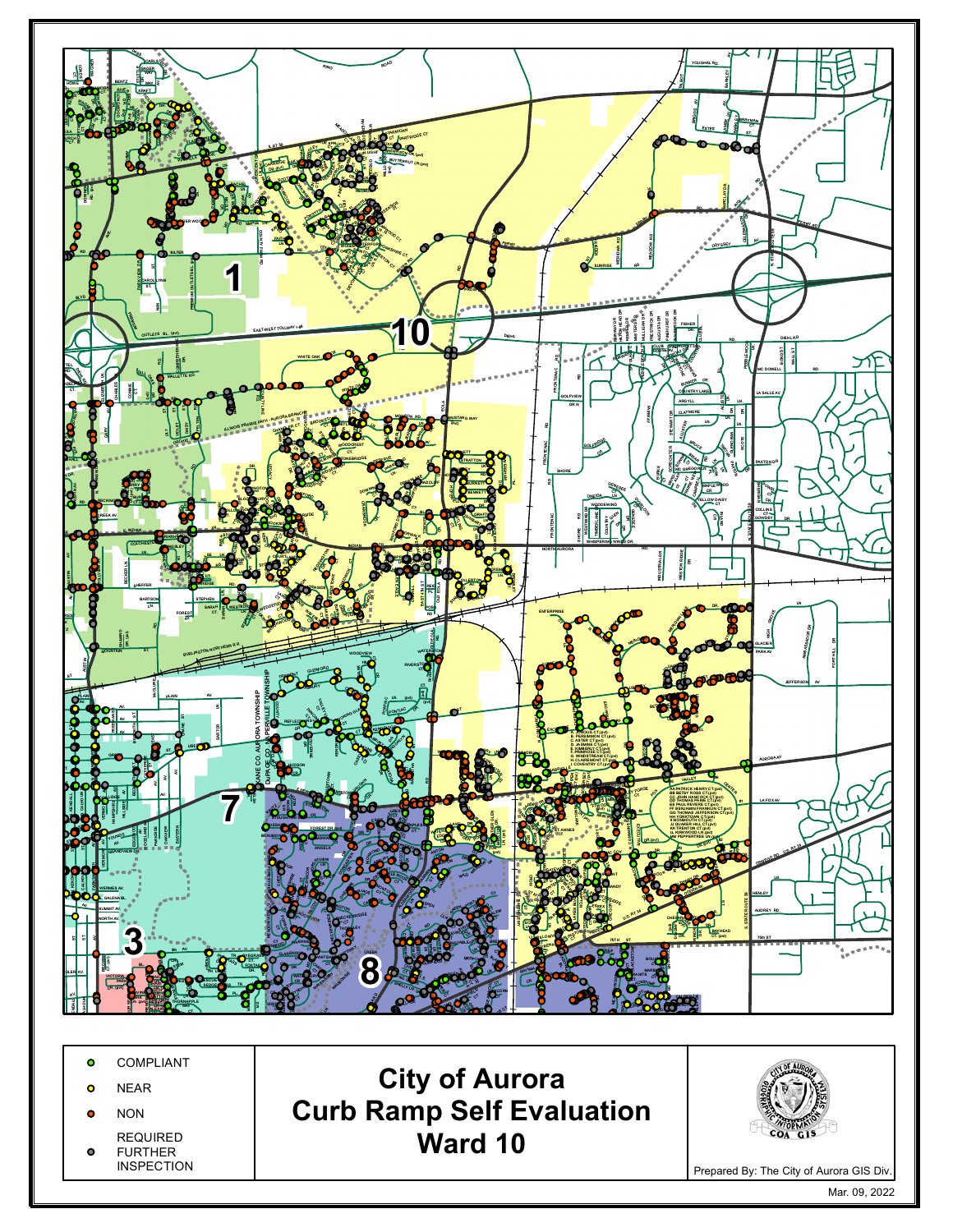## **Appendix E: Links to Standards and Specifications**

The City is required to adopt technical guidelines that comply with ADA Standards.

The City has adopted Section 41-6 of the Illinois Department of Transportation Bureau of Local Roads and Streets (BLRS) Manual as a design standard. Section 41-6 can be found at the following link:

[Local Roads and Streets Manual \(illinois.gov\)](https://idot.illinois.gov/Assets/uploads/files/Doing-Business/Manuals-Guides-&-Handbooks/Highways/Local-Roads-and-Streets/Local%20Roads%20and%20Streets%20Manual.pdf)

In addition to Section 41-6 of the Bureau of Local Roads and Streets Manual, the City has adopted all the Highway Standards related to curb ramp construction available from IDOT. The Highway Standards can be seen in the following links:

- [225-424001-11\\_PerpendicularCurbRamps.pdf \(illinois.gov\)](https://idot.illinois.gov/Assets/uploads/files/Doing-Business/Standards/Highway-Standards/PDF/225-424001-11_PerpendicularCurbRamps.pdf)
- [225-424006-05\\_DiagonalCurbRamps-054.pdf \(illinois.gov\)](https://idot.illinois.gov/Assets/uploads/files/Doing-Business/Standards/Highway-Standards/PDF/225-424006-05_DiagonalCurbRamps-054.pdf)
- 225-424011-04 CornerParallelCurbRamps.pdf (illinois.gov)
- [225-424016-05\\_MidBlockCurbRamps.pdf \(illinois.gov\)](https://idot.illinois.gov/Assets/uploads/files/Doing-Business/Standards/Highway-Standards/PDF/225-424016-05_MidBlockCurbRamps.pdf)
- 225-424021-06 DepressedCorner-057.pdf (illinois.gov)
- 225-424026-03 EntranceAlleyPedestrianCrossings.pdf (illinois.gov)
- [225-424031-02\\_MedianPedestrianCrossings.pdf \(illinois.gov\)](https://idot.illinois.gov/Assets/uploads/files/Doing-Business/Standards/Highway-Standards/PDF/225-424031-02_MedianPedestrianCrossings.pdf)